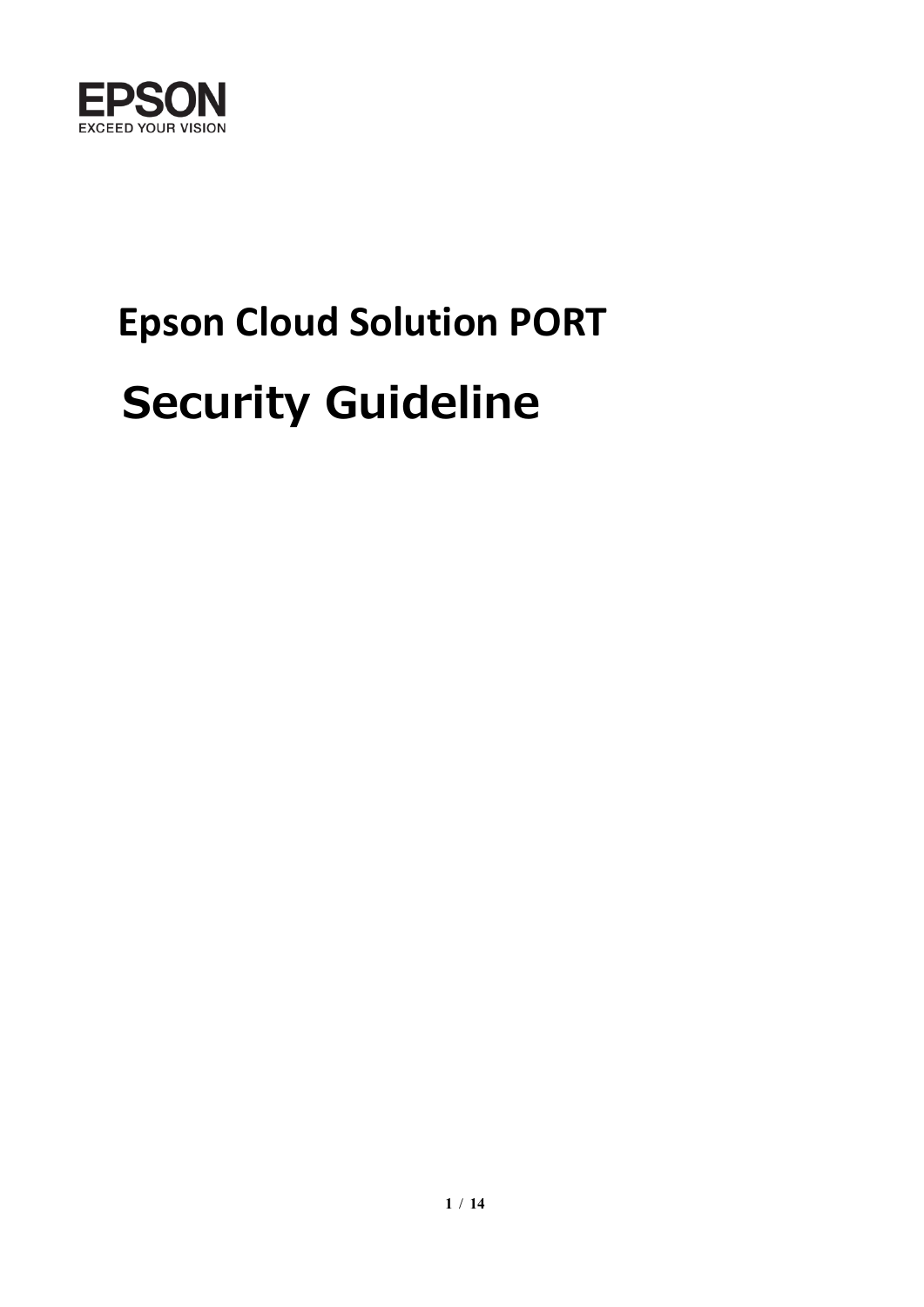#### **Contents**

| Security Initiatives 3     |  |
|----------------------------|--|
|                            |  |
|                            |  |
|                            |  |
|                            |  |
| Epson Cloud Solution PORT5 |  |
|                            |  |
|                            |  |
|                            |  |
|                            |  |
|                            |  |
|                            |  |
|                            |  |
|                            |  |
|                            |  |
|                            |  |
|                            |  |
|                            |  |
|                            |  |
|                            |  |
| User Management10          |  |
|                            |  |
|                            |  |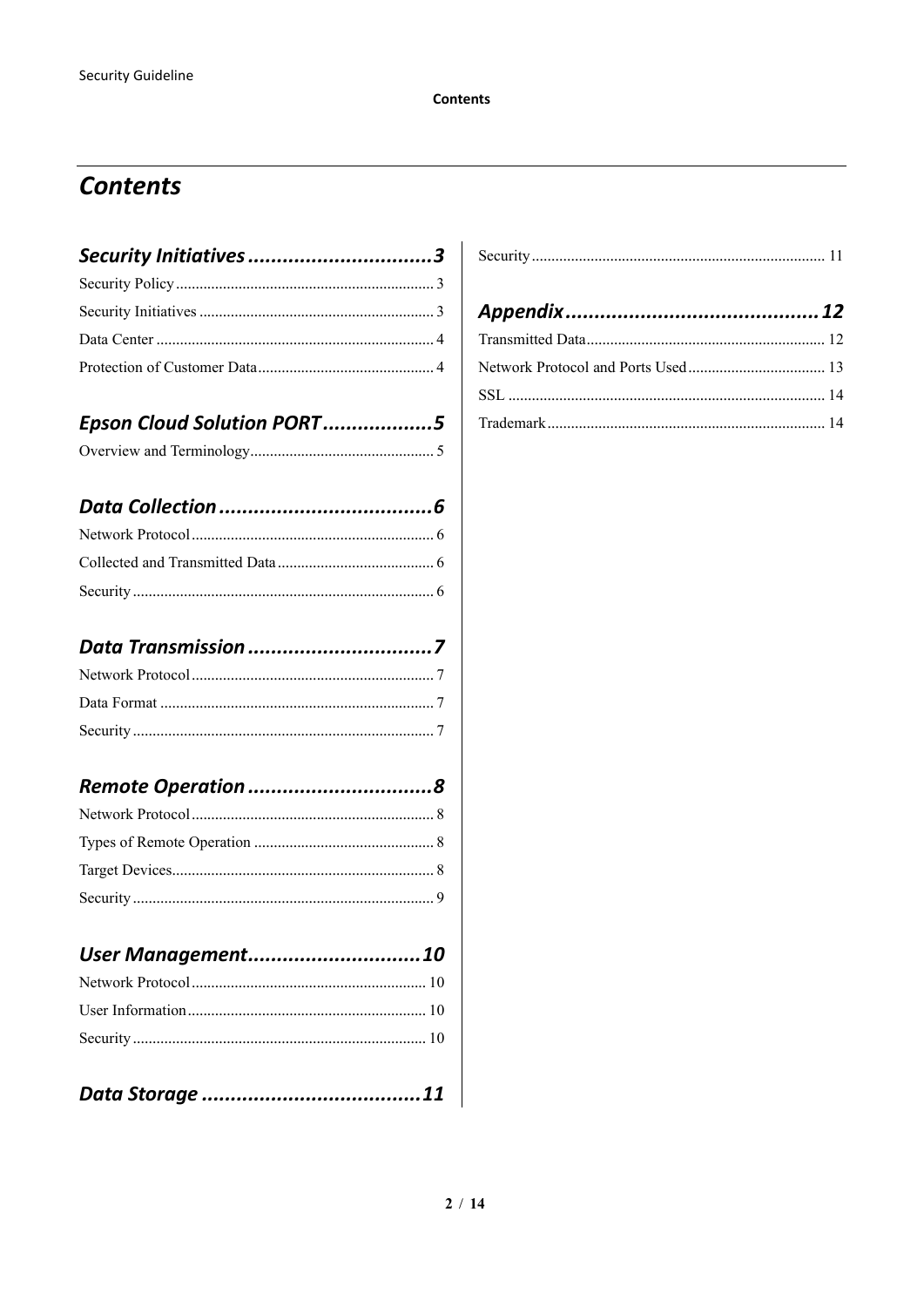## <span id="page-2-0"></span>**Security Initiatives**

#### <span id="page-2-1"></span>**Security Policy**

In line with the "Corporate Principles" based on the "Management Philosophy", Epson has defined the basic approach on information security and the matters to be observed in "Basic Policy on Information Security". Epson shall continue to be a company trusted by society, our customers, and our business partners by creating a governance and corporate culture that can be put into practice and each and every member of the group recognizes the importance of information security.

- 1. Epson recognizes all information (\*) used in the corporate activities as an important management resource, and positions the information security initiatives as one of the important management activities.
	- (\*) Includes confidential business information such as customers' personal information, sales, products, technology, production, and know-how. Also includes information systems that store and utilize the aforementioned information.
- 2. Epson has stipulated a global information security policy to clarify the responsibility structure and promotion framework for information security and build a management system that can properly protect and manage information assets.
- 3. Epson is committed to earning the trust of customers and stakeholders and is striving to ensure business continuity by accurately grasping and managing the risks of information security related to corporate activities.
- 4. Epson will continue to educate and conduct awareness-raising activities for all our employees including executivelevel employees, to establish information security for all group members.
- 5. Epson has established a compliance program to comply with information security laws, contracts, and other related laws and regulations, and shall strive to do so thoroughly.
- 6. As a management responsibility, Epson evaluates the information security management system and strives to improve it continuously.

#### <span id="page-2-2"></span>**Security Initiatives**

For allowing our customers to use our products and services safely and securely, Epson has put the following security initiatives in place.

- 1. Epson considers the security of products and services to be the basis of quality.
	- We are creating products and services that take security into consideration during the product life cycle (from planning to end of customer use).
- 2. We are pro-actively providing security information to our customers and creating awareness about it.
- 3. Epson will continue to respond to vulnerabilities.
	- Epson carries out vulnerability tests by using industry standard tools and strives to provide products and services that are not vulnerable.
	- If an unknown or unfamiliar vulnerability is found, Epson will promptly analyze it and provide information and countermeasures for the same.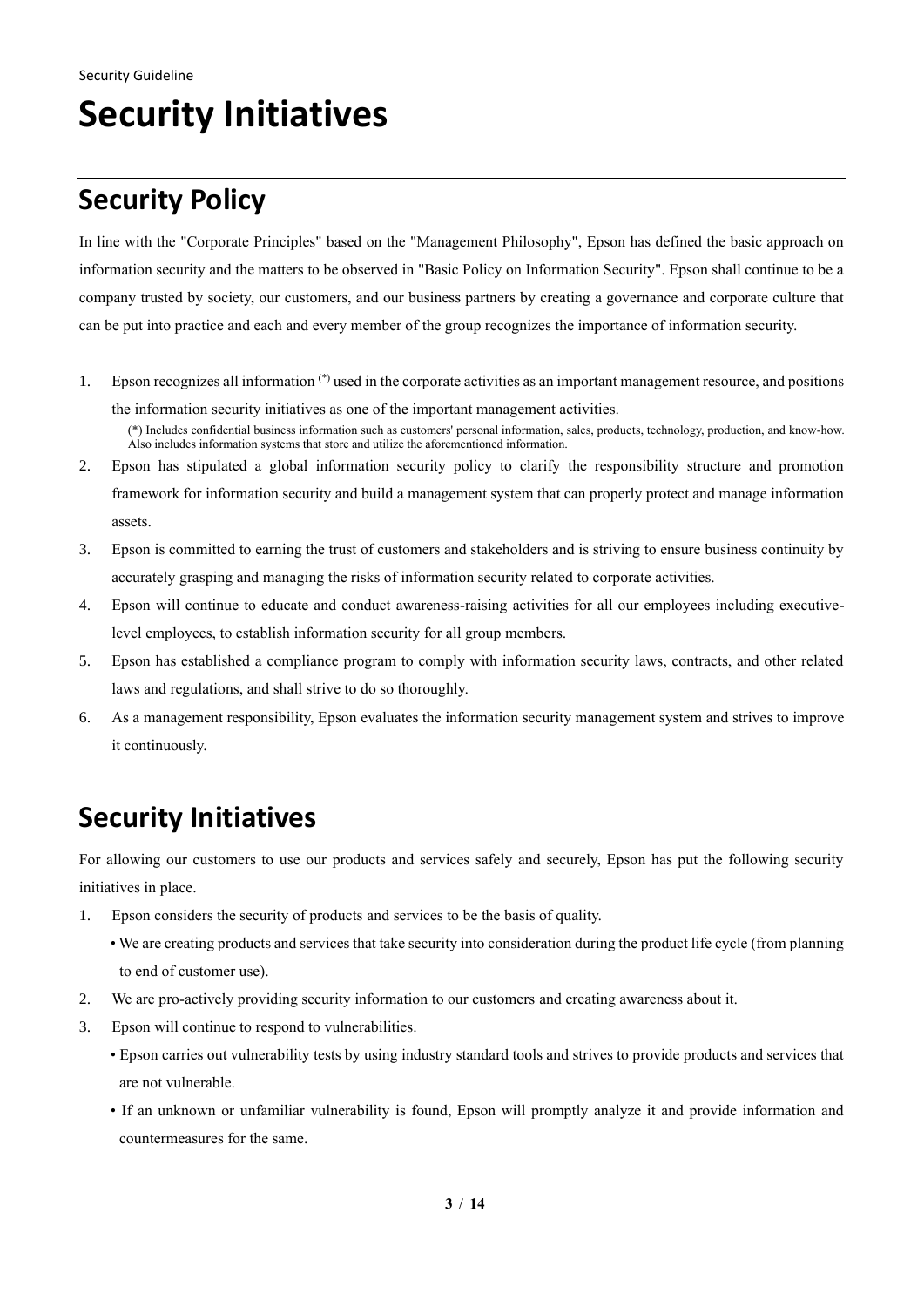#### <span id="page-3-0"></span>**Data Center**

At Epson, we use service providers that meet global security standards and criteria. Epson Cloud Solution PORT uses Amazon Web Services (Amazon Web Services; hereinafter referred to as "AWS").

#### <span id="page-3-1"></span>**Protection of Customer Data**

Epson is taking the following initiatives to ensure the security of the information received from our customers.

- 1. Communication between the device/PC and the server is encrypted. We protect our customers' data from wiretapping or tampering by a third party.
- 2. Epson utilizes customer data in the following combinations. Such use protects the customer data from an unauthorized access.
	- Handling of data by using a private cloud environment (Virtual Private Cloud)
- 3. We constantly monitor our servers for an unauthorized access. If found, we immediately respond to threats.
- 4. The privacy statement defines the policy on protection of personal information. This policy clarifies "Collected Information", "Purpose and Scope of Use", "Method of Managing Information", etc. and personal information collected will not be provided to a third party without the consent of the customer.
- 5. Access to your data is limited to those with special access right and all access to your data is recorded. This access right is periodically inventoried and maintained in an appropriate state.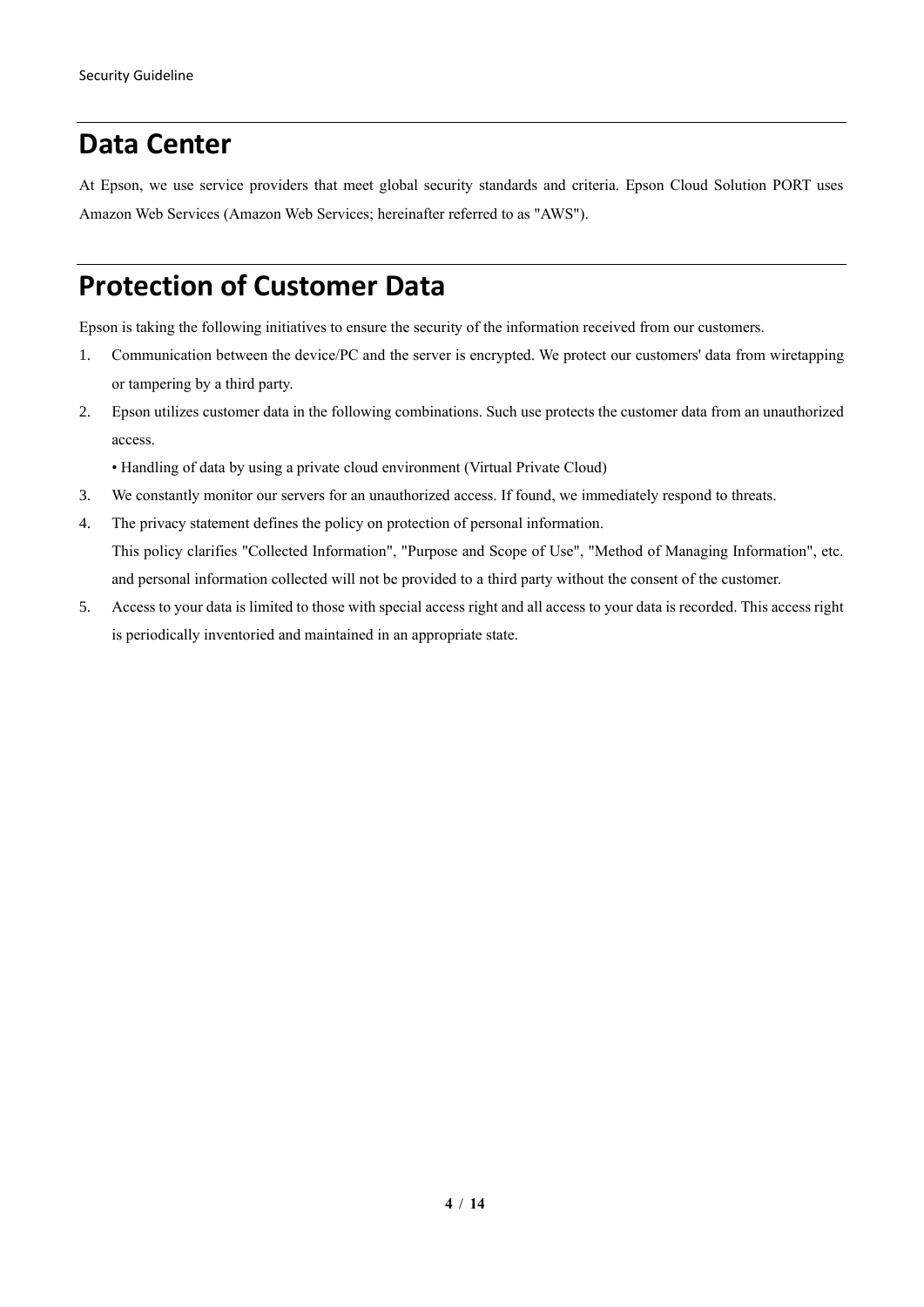## <span id="page-4-0"></span>**Epson Cloud Solution PORT**

#### <span id="page-4-1"></span>**Overview and Terminology**

Epson Cloud Solution Port (hereinafter referred to as "ECS") manages Epson-made devices and provides various services. ECS is constituted by Epson DC Agent for Epson Cloud Solution Port (hereinafter referred to as "DC Agent for ECSP"), Epson ES Agent for Epson Cloud Solution Port (hereinafter referred to as "ES Agent for ECSP"), ECS Server, Website (User Portal, Service Support), and ECS Database. See the following for more details. Furthermore, this document provides information related to security of ECS.



DC Agent for ECSP is a Windows client application that collects device data from the specified network-connected devices and transmits the same to the ECS Server.

ES Agent for ECSP is a device firmware. It collects data of its own device and transmits the same to the ECS Server.

The ECS Server receives the data transmitted by the DC Agent for ECSP and the ES Agent for ECSP and stores the data in the ECS Database. User Portal and Service Support Portal are Web sites provided by the "Epson Cloud Solution PORT member service" and "Epson Remote Monitoring System" that allow authorized users to log in. The User Portal allows the user to view the data stored in the ECS Database. Moreover, the Service Support Portal allows the users to perform remote operation of the device by using the ECS Server. The user information is stored in the ECS Database.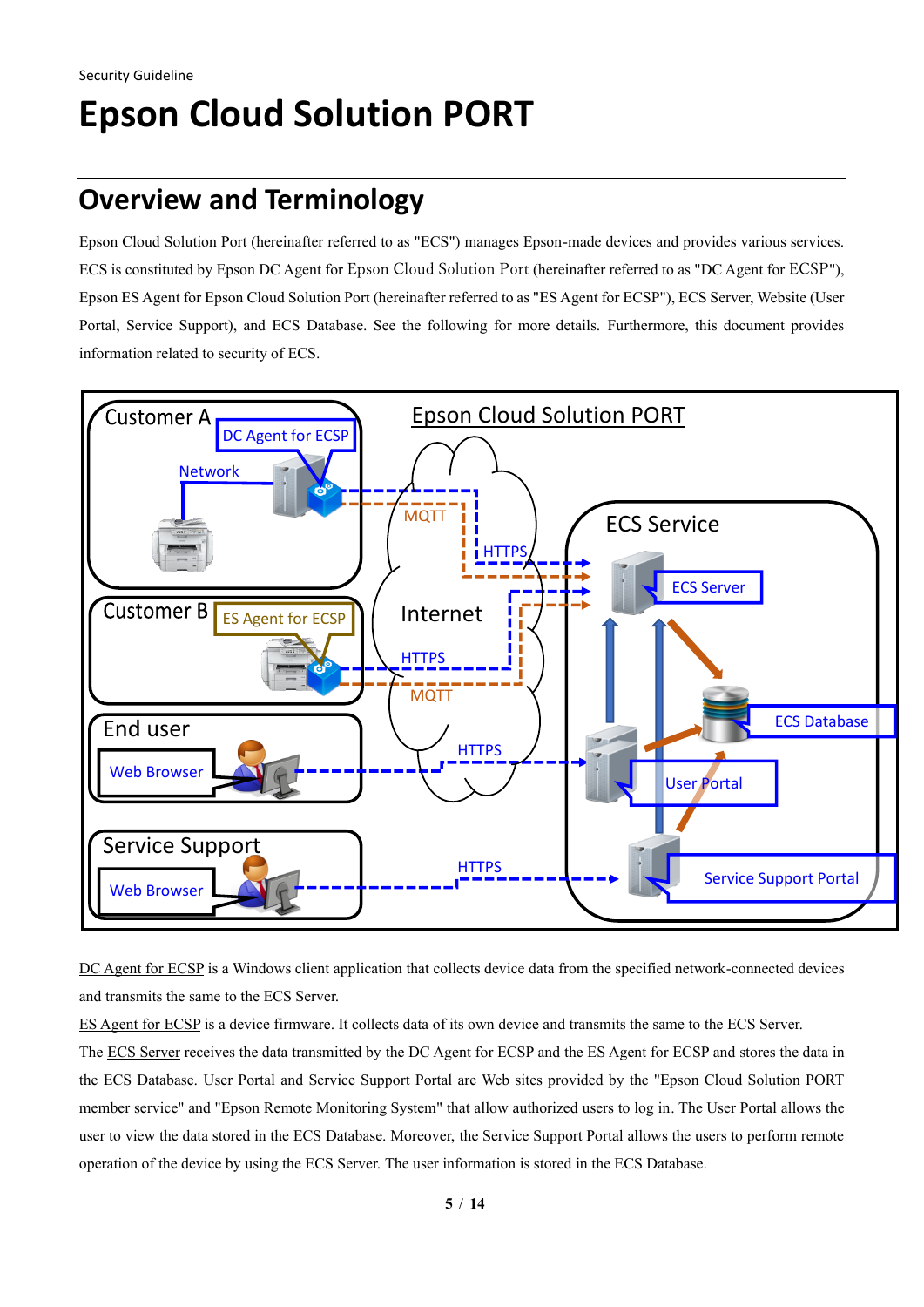## <span id="page-5-0"></span>**Data Collection**

#### <span id="page-5-1"></span>**Network Protocol**

The DC Agent for ECSP collects device data by using the following network protocols and ports.

See Appendix for all network protocols and ports used by the DC Agent for ECSP.

**DC Agent for ECSP**

| <b>Protocol</b> | <b>Port</b> | <b>IN/OUT</b> | Explanation                                       |
|-----------------|-------------|---------------|---------------------------------------------------|
| SNMP(UDP)       | 161         | OUT           | Collects data from the network-connected devices. |
| ENPC(UDP)       | 3289        | OUT           | Epson's proprietary printer control protocol.     |

\*Ports used by the printer drivers are not mentioned.

### <span id="page-5-2"></span>**Collected and Transmitted Data**

The DC Agent for ECSP and the ES Agent for ECSP collect device data such as product name, serial number, status information, ink level, and job history, and transmits it to the ECS Server.

See "Appendix" for details on the device data transmitted by the DC Agent for ECSP and the ES Agent for ECSP.

#### <span id="page-5-3"></span>**Security**

The DC Agent for ECSP collects device data from the specified devices. The target devices are identified based on a device list managed by the DC Agent for ECSP. No data is collected from an unspecified device and PC. The ES Agent for ECSP or the DC Agent for ECSP do not collect printing data.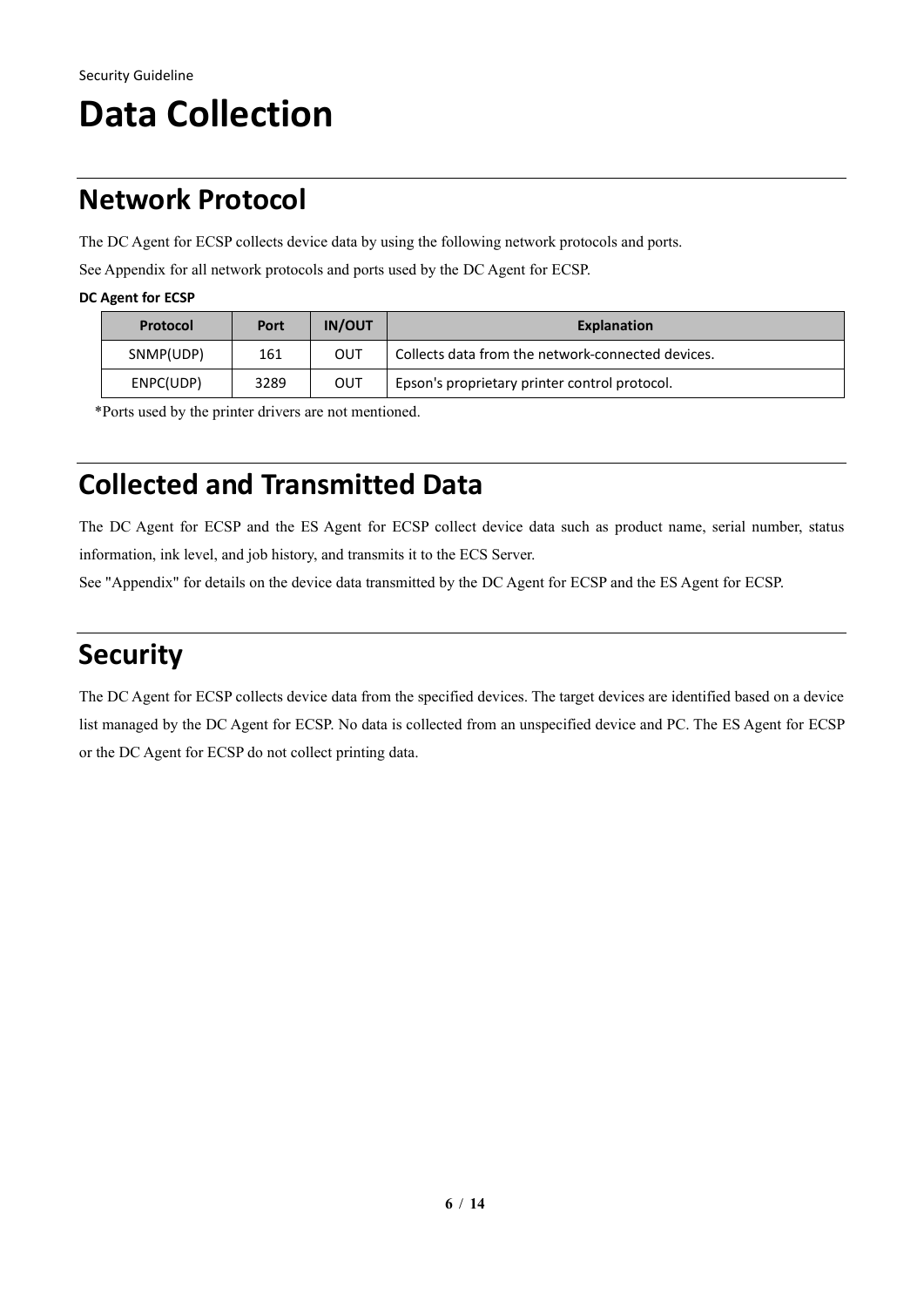## <span id="page-6-0"></span>**Data Transmission**

#### <span id="page-6-1"></span>**Network Protocol**

The DC Agent for ECSP and the ES Agent for ECSP transmit the device data to the ECS Server by using the following network protocols and ports.

See the Appendix for the network protocols and ports used by the DC Agent for ECSP and the ES Agent for ECSP.

#### **DC Agent for ECSP**

| <b>Protocol</b> | Port | <b>IN/OUT</b> | <b>Explanation</b>                      |
|-----------------|------|---------------|-----------------------------------------|
| HTTPS(TCP)      | 443  | OUT           | Transmits device data to the ECS Server |

\*Ports used by the printer drivers are not mentioned.

#### **ES Agent for ECSP**

| Protocol   | Port | <b>IN/OUT</b> | <b>Explanation</b>                      |
|------------|------|---------------|-----------------------------------------|
| HTTPS(TCP) | 443  | OUT           | Transmits device data to the ECS Server |

#### <span id="page-6-2"></span>**Data Format**

The DC Agent for ECSP and the ES Agent for ECSP transmits the device data in JSON format, an industry standard dataexchange format.

#### <span id="page-6-3"></span>**Security**

Data transmission via the Internet between the client (DC Agent for ECSP or ES Agent for ECSP) and the server (ECS Server) is protected by HTTPS connection.

See "SSL Section" in "Appendix" for more information on HTTPS.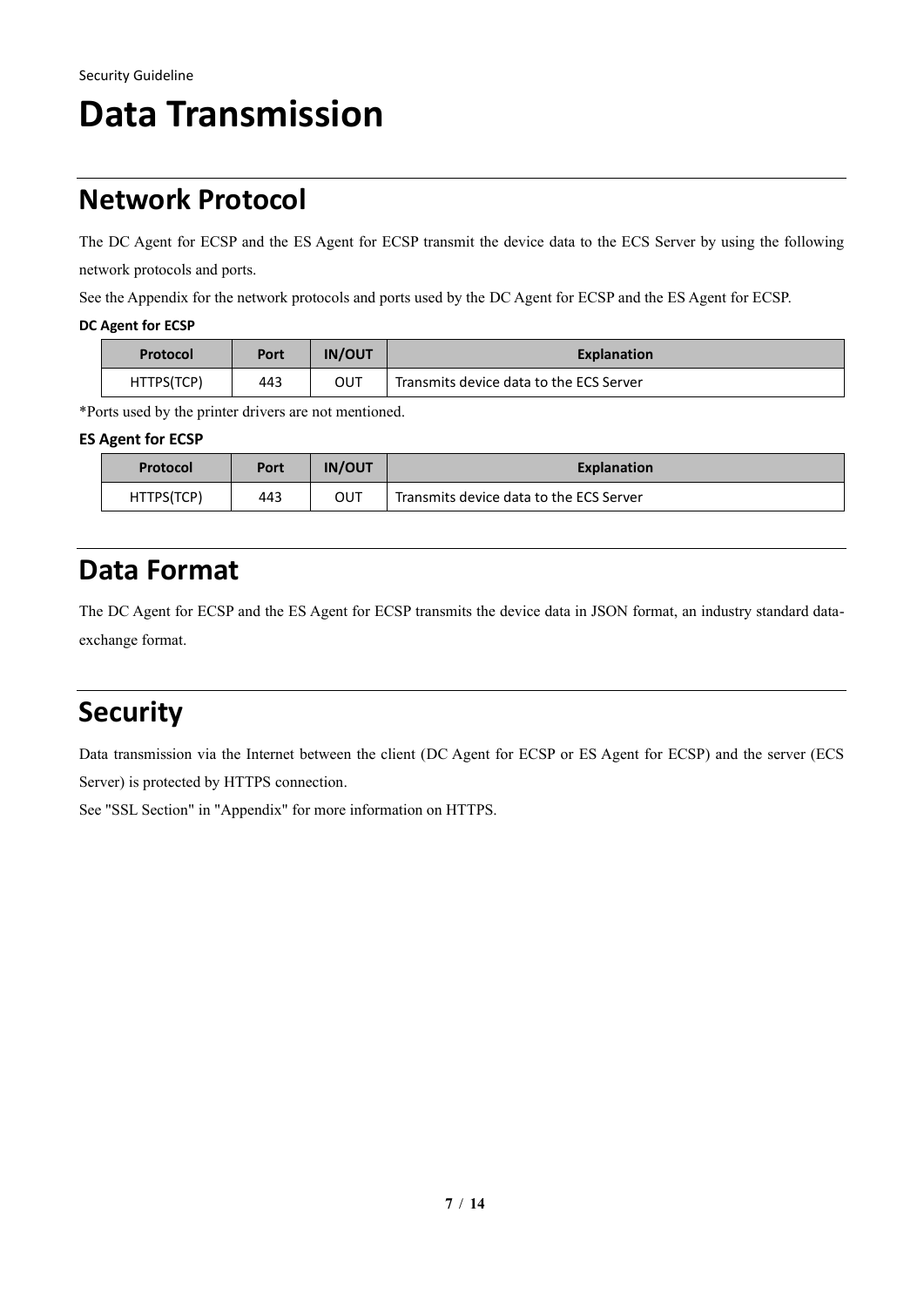## <span id="page-7-0"></span>**Remote Operation**

#### <span id="page-7-1"></span>**Network Protocol**

The DC Agent for ECSP and the ES Agent for ECSP perform remote operations by using the following network protocols and ports.

See the Appendix for the list of network protocols and ports used by the DC Agent for ECSP and the ES Agent for ECSP.

#### **DC Agent for ECSP /ES Agent for ECSP**

| <b>Protocol</b> | Port | <b>IN/OUT</b> | Explanation                                          |
|-----------------|------|---------------|------------------------------------------------------|
| HTTPS(TCP)      | 443  | OUT           | Downloads SSL Certificate of the ECS Server.         |
| MQTT over SSL   | 443  | OUT           | Receives remote operation command of the ECS Server. |
| (TCP)           |      |               |                                                      |

\*Ports used by the printer drivers are not mentioned.

### <span id="page-7-2"></span>**Types of Remote Operation**

The Service Support in-charge can perform the following remote operations:

- Acquisition of device status information and cumulative operation information
- Head cleaning
- Diagnostics (only for printers equipped with Diagnostics Function)

#### <span id="page-7-3"></span>**Target Devices**

Remote operation of only the specific devices can be performed. Remote operation cannot be performed for devices that are not specified.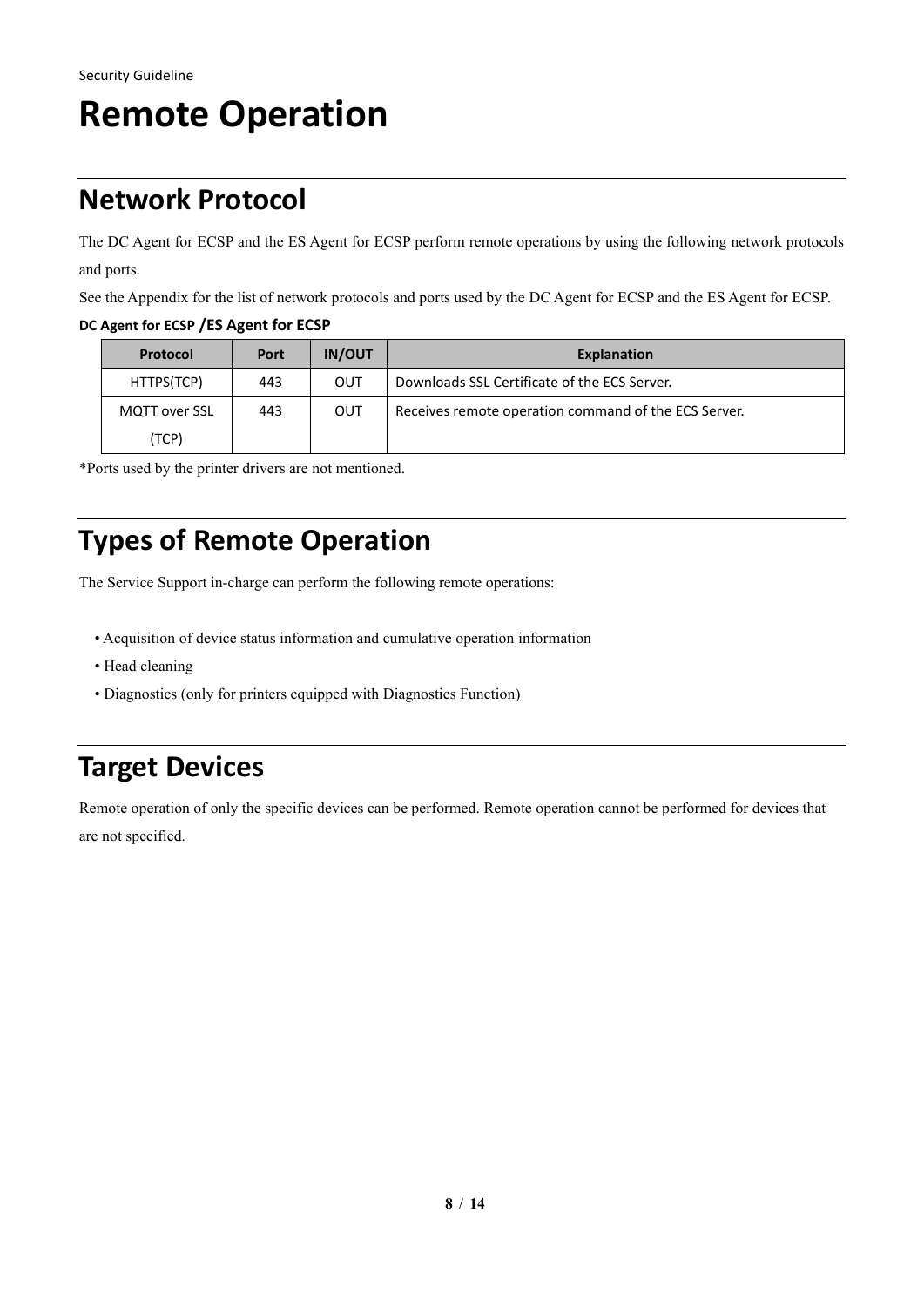### <span id="page-8-0"></span>**Security**

The Support Service users having an ECS Service account can send remote operation command to the specified devices. Other users cannot perform any type of remote operation. A user can perform remote operations for the devices they are managing. A user cannot perform remote operation on or access other devices.

The flow of the remote operation is as follows:

- (1) The Support Service in-charge selects the device and the type of remote operation via the ECS Service.
- (2) The ECS Service sends a request to the ECS Server via a secured internal network of the data center.
- (3) The ECS Server uses MQTT over SSL to send the remote operation command to the DC Agent for ECSP or the ES Agent for ECSP.

Data communication between the DC Agent for ECSP or the ES Agent for ECSP and the ECS Server via Internet is secure because it is encrypted by using HTTPS or MQTT over SSL.

See "SSL Section" in "Appendix" for more information on HTTPS and MQTT over SSL.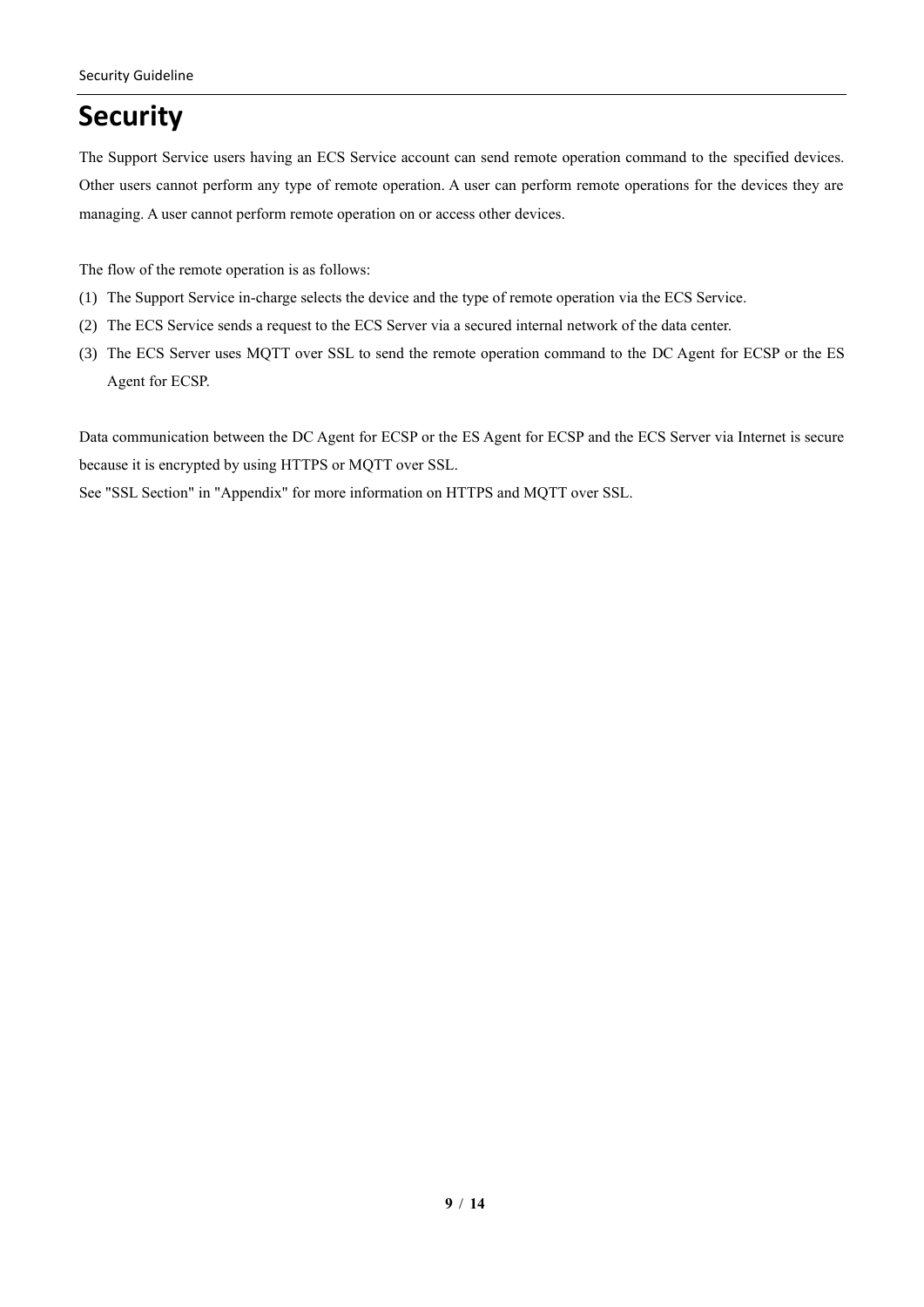## <span id="page-9-0"></span>**User Management**

### <span id="page-9-1"></span>**Network Protocol**

The web browser accesses the ECS Service by using the following network protocols and ports.

**Web Browser**

| <b>Protocol</b> | Port | <b>IN/OUT</b> | <b>Explanation</b>                        |
|-----------------|------|---------------|-------------------------------------------|
| HTTPS(TCP)      | 443  | OUT           | Accesses web services of the ECS Service. |

### <span id="page-9-2"></span>**User Information**

Information of the users having access rights to the ECS Service is encrypted and saved securely in the database.

### <span id="page-9-3"></span>**Security**

The registered users can log on to the ECS Server. The logged-in user can view information on all devices for which they have access rights. The user cannot view the information of the devices for which they do not have access rights. Moreover, the Support Service in-charge can perform remote operation of devices that they manage. Remote operation cannot be performed for devices for which the in-charge does not have access rights.

Data communication between the client (web browser) and the server (ECS Server) via Internet is secure because it is encrypted by using HTTPS. See the section on "SSL" in "Appendix" for more information on HTTPS.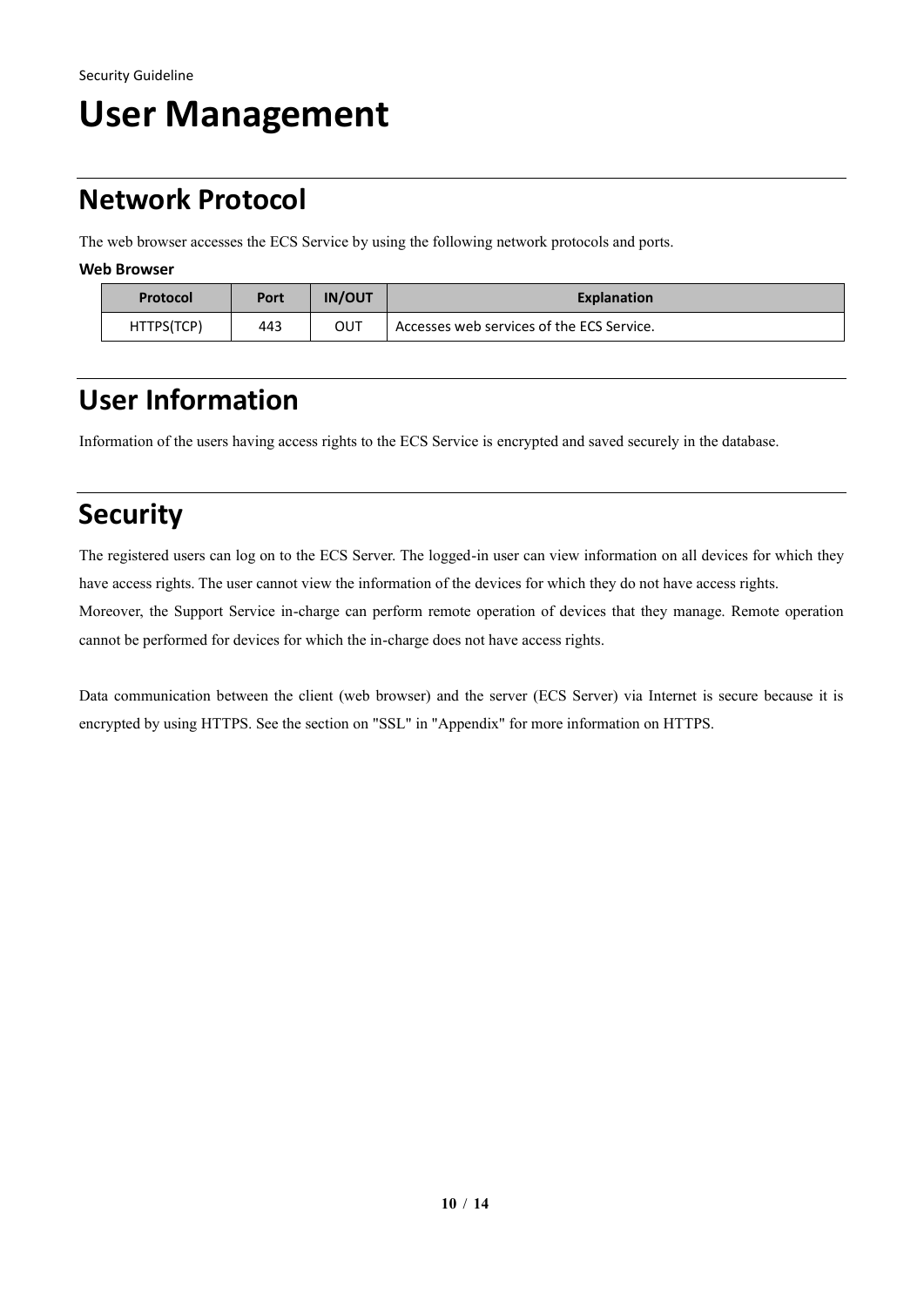## <span id="page-10-0"></span>**Data Storage**

### <span id="page-10-1"></span>**Security**

The ECS Server receives the data transmitted by DC Agent for ECSP and ES Agent for ECSP. The ECS Service receives user information such as user name and password, partner information, and client information. All the data is saved safely and securely in the database in AWS, based on the Epson's Privacy Policy and Security Policy.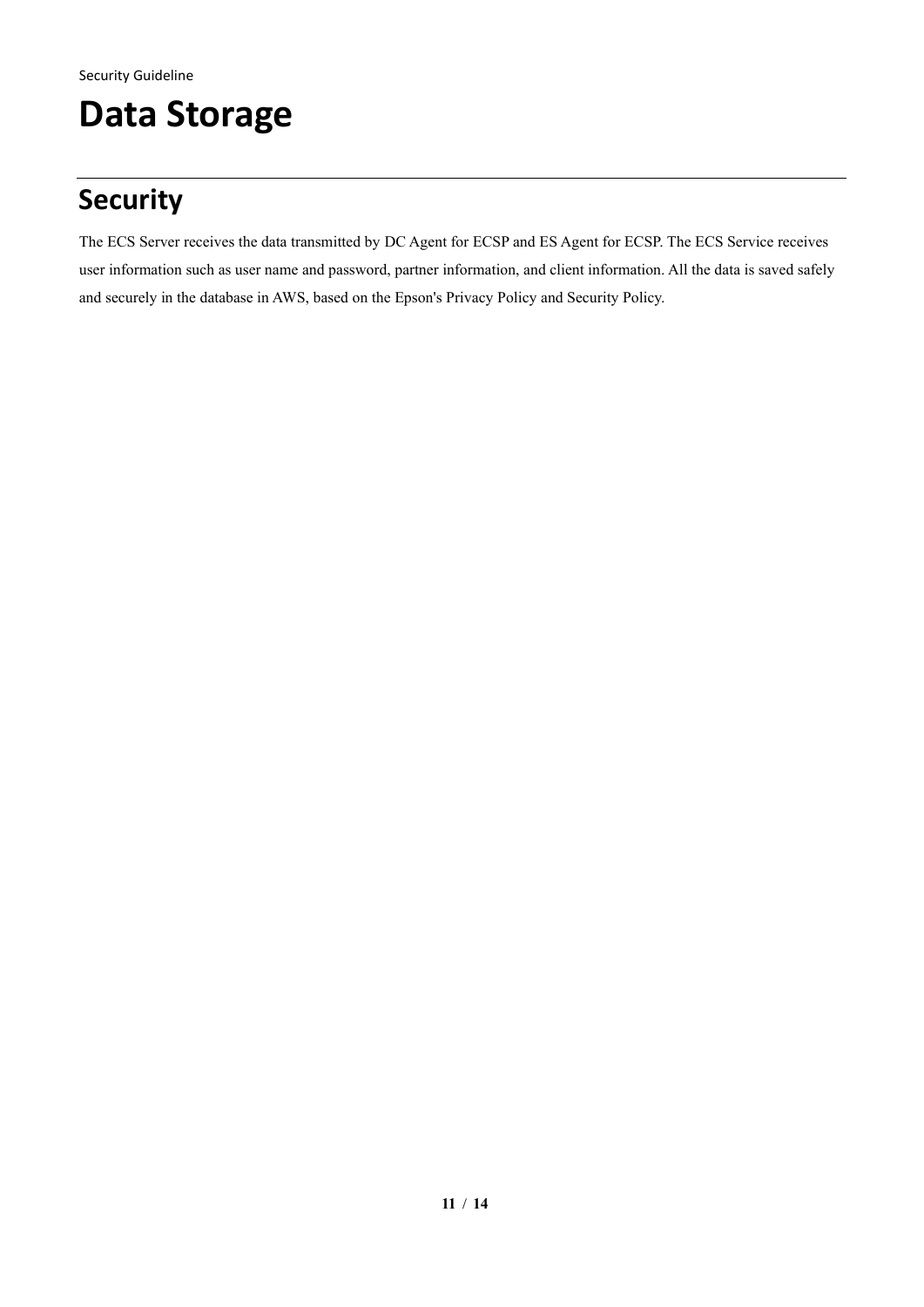## <span id="page-11-0"></span>**Appendix**

### <span id="page-11-1"></span>**Transmitted Data**

The device data transmitted from the DC Agent for ECSP or the ES Agent for ECSP to the ECS Server via HTTPS includes the following.

The type of device data collected on or transmitted to the ECS Server is differentiated by model, accessory, configuration, eject type, and usage status.

| Category | <b>Data</b>          |  |  |
|----------|----------------------|--|--|
| Agent    | Agent ID             |  |  |
|          | Agent type           |  |  |
|          | <b>Agent version</b> |  |  |
|          | Collection type      |  |  |
|          | Sent date            |  |  |
|          | OS                   |  |  |
|          | <b>OS Version</b>    |  |  |
|          | OS product type      |  |  |
| Device   | Manufacturer name    |  |  |
|          | Model name           |  |  |
|          | Serial number        |  |  |
|          | Region code          |  |  |
|          | Country code         |  |  |
|          | Time                 |  |  |
|          | Acquired date        |  |  |
|          | Firmware version     |  |  |

| Category | Data                         |  |  |
|----------|------------------------------|--|--|
| Device   | <b>Printer Status</b>        |  |  |
|          | Error/warning code           |  |  |
|          | Status/Error/Warning history |  |  |
|          | Operation panel setting      |  |  |
|          | Printer setting              |  |  |
|          | Maintenance setting          |  |  |
|          | Media setting                |  |  |
|          | Network setting              |  |  |
|          | Consumable parts information |  |  |
|          | Cleaning history             |  |  |
|          | Maintenance history          |  |  |
|          | Cumulative ink usage         |  |  |
|          | Cumulative printing time     |  |  |
|          | Cumulative printing area     |  |  |
|          | Job history                  |  |  |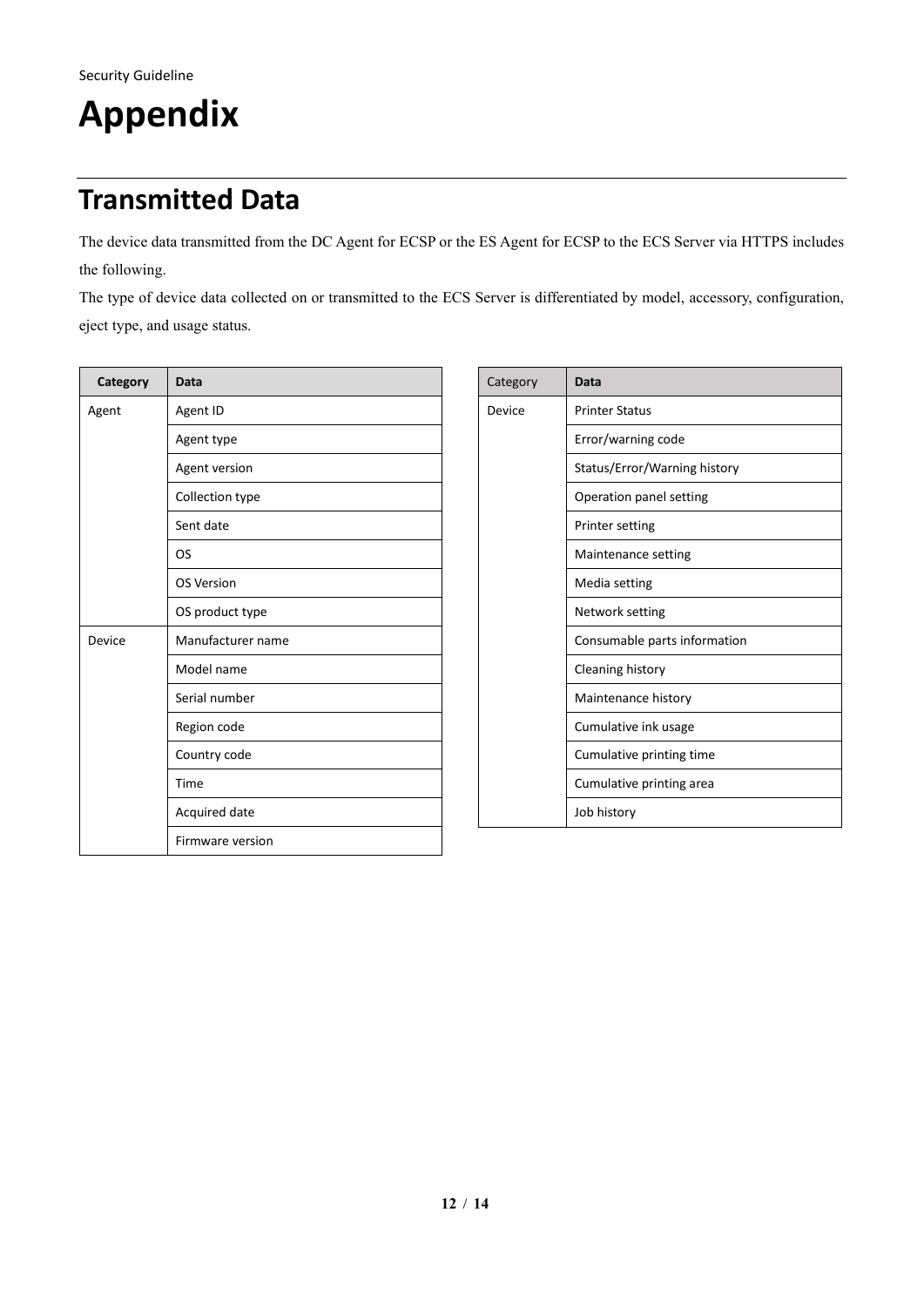#### <span id="page-12-0"></span>**Network Protocol and Ports Used**

The network protocols and ports used by the DC Agent for ECSP and the ES Agent for ECSP are as follows:

#### **ES Agent for ECSP**

| Protocol             | Port | <b>IN/OUT</b> | Explanation                                            |
|----------------------|------|---------------|--------------------------------------------------------|
| HTTPS(TCP)           | 443  | OUT           | Transmits device data to the ECS Server.               |
|                      |      |               | Downloads SSL Certificate of the ECS Server.           |
| <b>MQTT</b> over SSL | 443  | OUT           | Wait for remote operation command from the ECS Server. |
| (TCP)                |      |               |                                                        |

#### **DC Agent for ECSP**

| Protocol             | Port | <b>IN/OUT</b> | <b>Explanation</b>                                              |
|----------------------|------|---------------|-----------------------------------------------------------------|
| SNMP(UDP)            | 161  | <b>OUT</b>    | Collects data from the network-connected devices. Downloads SSL |
|                      |      |               | Certificate of the ECS Server.                                  |
| HTTPS(TCP)           | 443  | <b>OUT</b>    | Transmits device data to the ECS Server.                        |
| <b>MQTT</b> over SSL | 443  | <b>OUT</b>    | Wait for remote operation command from the ECS Server.          |
| (TCP)                |      |               |                                                                 |
| ENPC(UDP)            | 3289 | <b>OUT</b>    | Epson's proprietary printer control protocol.                   |